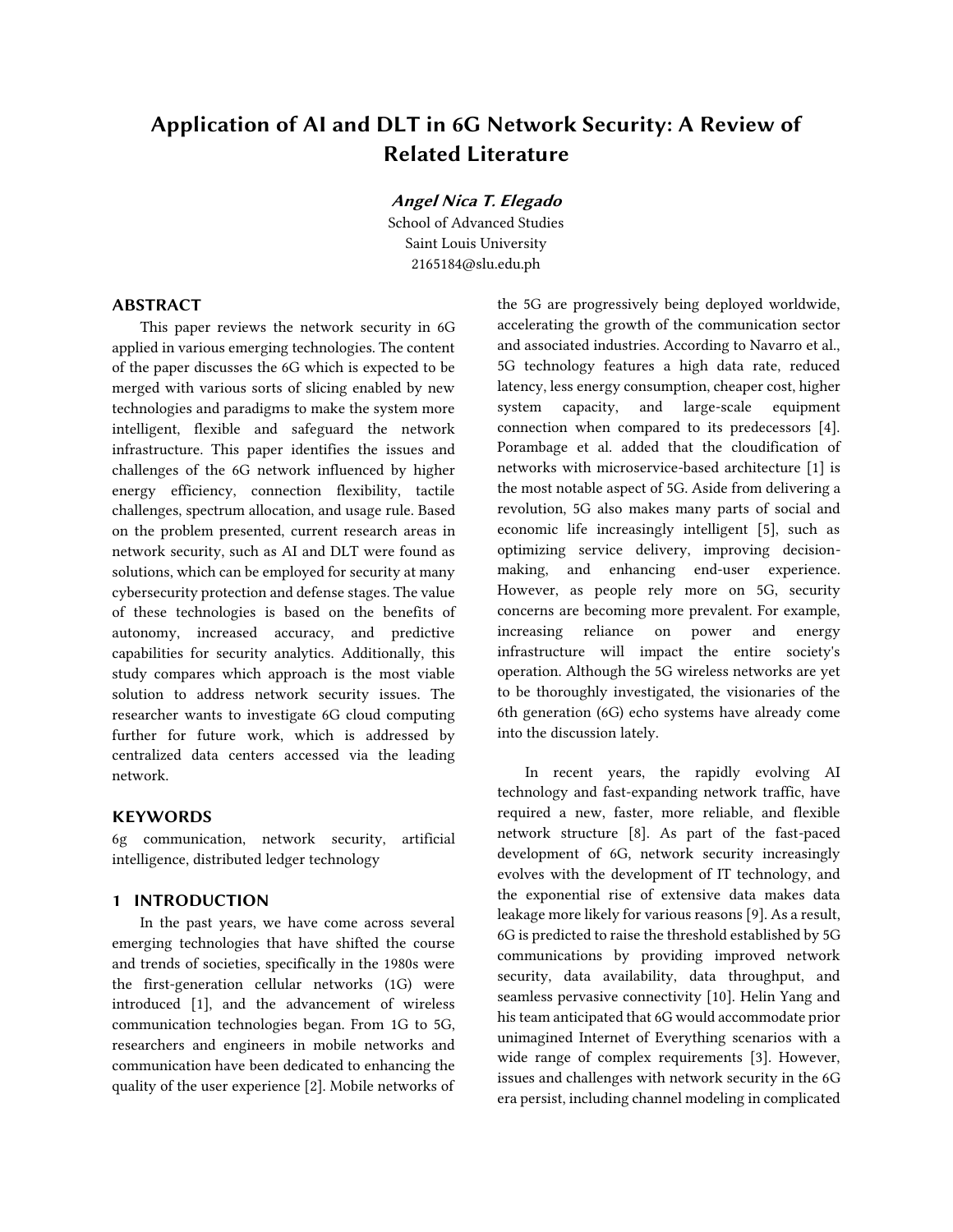situations, radio system limitations, and decreased energy consumption [4].

As 6G networks become more varied and dynamic, achieving effective resource utilization, a consistent user experience, and orchestration becomes more challenging. Providing network security, data privacy enforcement, and achieving a cost-effective strategy to rapid network implementation and extension focusing on remote and stand-alone places are also challenging as stated by Alsharif et al. [10]. Additionally, Fitzek and Peeling stated that significant technology to achieve the 6G standards is still lacking [11] even if 6G claims to deliver on many promises, it is hindered by the lack of true technologies that might significantly progress 6G technology and the requirements grow dramatically. Many researchers concluded that 6G has no underpinning technology which is difficult to come up with 6G mobile communication at this time [15] and network security must be enhanced to avoid such issues. On the other hand, Zhang et al. expected that network security in 6G enables a broad spectrum of AI services from network devices to terminal devices, transforming connected things into connected intelligence [12, 13].

Recently, artificial intelligence and distributed ledger technology techniques have demonstrated their effectiveness in various fields, including education, smart healthcare, and network security. By definition, Artificial intelligence (AI) refers to systems that help in decision-making by analyzing their environment and acting independently to achieve specific goals. Because AI encompasses different methodologies and situations, greater accuracy is essential to have meaningful and productive discussions about it [55]. The Distributed Ledger Technology (DLT) is a decentralized database that administers by various contributors across different nodes [56]. DLT may generate cooperative trust across different network entities because of its decentralization, transparency, anonymity, immutability, traceability, and robustness. As a result, 6G is expected to be merged with various sorts of slicing enabled by new technologies and paradigms [7, 12], to make the system more intelligent, flexible and safeguard the network infrastructure [2].

The importance of AI in the envisioned 6G network is immense since the 6G is intimately

associated with intelligent network orchestration and management. Since AI and DLT approaches have strong analysis and intelligent recognition capabilities [50], they can carry out performance optimization and advanced learning. However, in the study of Lu and Zheng [14], in many circumstances, 6G networks will have ultra-high throughput and ultra-wide bandwidth, posing a significant problem in applying AI and DLT in 6G. Also, Helin Yang et al. [12] also stated that 6G's development will be multi-layered, dynamic, and heterogeneous which needs to support seamless connectivity. Therefore, they suggested that a literature review considering the advancements and unanticipated issues could be useful. Specifically, Sun et al. [7] and Zhang et al. [51] stated that more fundamental works and efforts to design more robust models, safer data storage, and efficient encryption schemes should be made and done to accelerate the development of 6G. Therefore, to further analyze the network security in 6G, this study aims to identify a systematic literature review on 6G's network security using various emerging technologies and identify issues and challenges along with the proposed solutions. This paper sought to answer the following research questions:

- 1. What are the issues and challenges that have been identified in the 6g network?
- 2. What are the recent technologies that address the issues and challenges in 6g network security?
- 3. In the recent solution presented, which technology is the most feasible solution towards AI-enabled security in 6g networks?

#### 2 METHODOLOGY

In this section, the methodology and procedures were discussed to achieve the research goals.

#### 2.1 General Literature Search and Selection

Comprehensive browsing of research articles has been conducted in various online research databases such as Google Scholar, ResearchGate, IEEE Xplore, and other repositories such as arXiv and Elsevier. These databases have been utilized to discover and access journal articles, conference proceedings, surveys, and other related materials.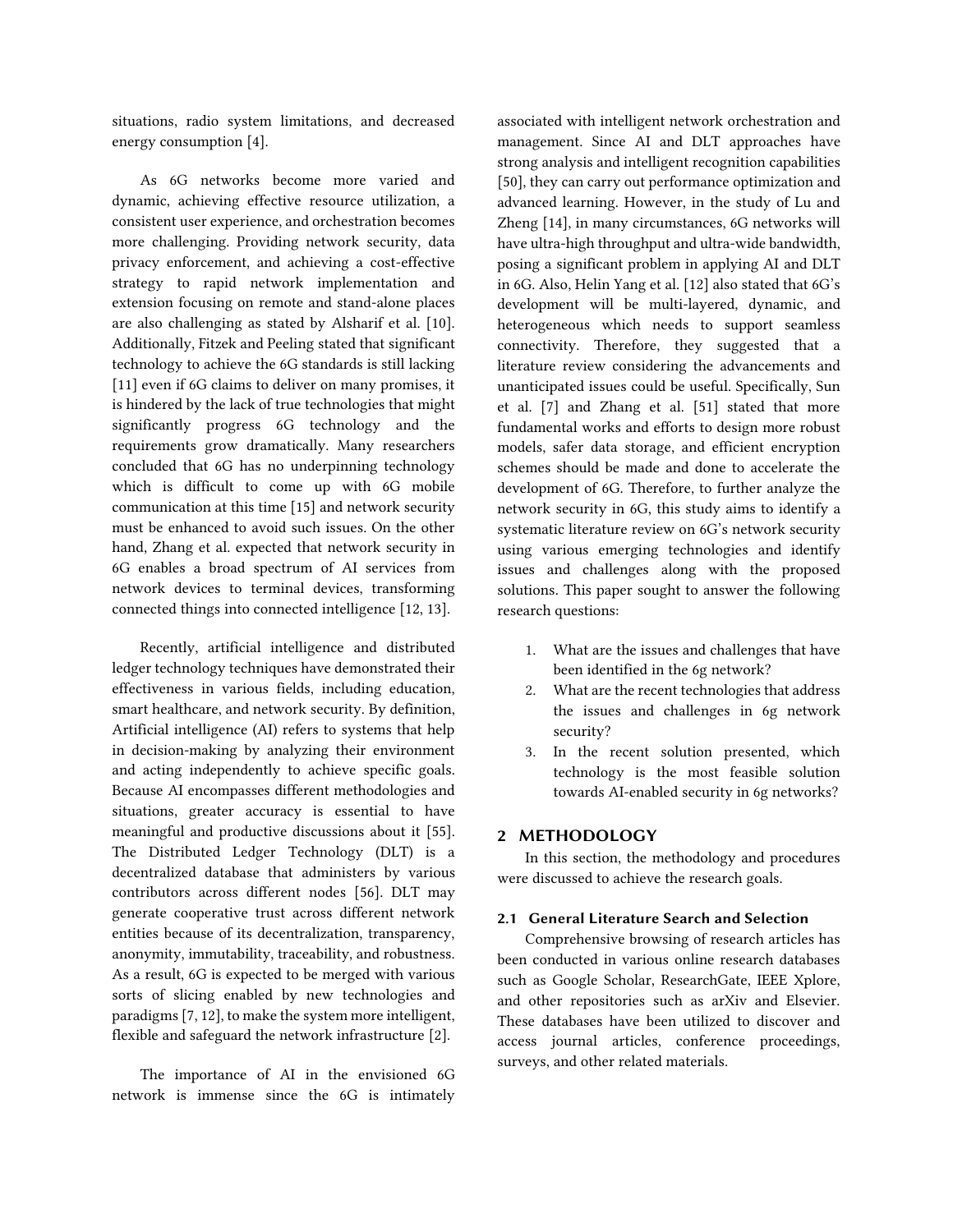*2.1.1 Search keywords*: After the initial research, all relevant articles were filtered according to:

- *a. Issues and challenges:* The papers regarding network security issues and challenges were reviewed. The keywords used are: "issues on 6g, AI in 6g, security issues, and limitations of 6g".
- *b. Recent network security solutions:* In determining the recent solution, keywords such as: "advanced network security and recent technologies on a network".
- *c. Technology comparison:* In identifying the most suitable solution in network security, keywords used such as: "advantages of 6g in network security and AI advances network security".

*2.1.2 Criteria:* To compile the articles, a paper was filtered based on the three criteria:

- *a.* The content of the paper has a piece of evidence or supported studies to prove the claims,
- *b.* The abstract, methodology, and discussion of the paper are clearly relevant, and
- *c.* All gathered articles were published less than five years ago.

## 2.2 Identifying the Challenges in Applying AI for Securing 6g Network

In organizing the data, there are patterns in identifying the issues and challenges based on the data's conciseness and reliability. Having similarities in the identified problems, the researcher grouped them to fall into one category. Additionally, research articles without related evidence or supporting documents to prove the claims are excluded from the review. All of the data are listed in a table and summarized afterward.

# 2.3 Determining Recent Technologies for Addressing the Problem in Securing 6G Network

After identifying the various issues and challenges, the researcher can further determine several solutions. With this, data collection was made by searching additional sources to identify further and investigate possible solutions. Articles gathered were filtered according to the structure and validity of the solution presented, and those articles were published in the last five years. As a result, the researcher put a table presenting the technologies together with their features and advantages.

## 2.4 Discovering Best Solutions for Securing 6G Network

In this part, all peer-reviewed articles were filtered to distinguish the best solution for network security. Using a comparison, all solutions will be evaluated according to:

- *a.* Published articles from 2016 to the present,
- *b.* Articles presented advantages of such technologies.

As a result, a table will be presented containing the identified solution.

## 3 RESULTS AND DISCUSSION

#### 3.1 Literature Search

Table 1 presents the initial process of browsing articles from different research databases using different keywords. The filtration of paper is from 2017 to 2021. The results are a mix of articles, journals, magazines, surveys, and other patent papers.



## *Figure 1. Search results from the research database*

There are a lot of relevant articles, journals, surveys, and useful articles were obtained from academic sources as potential references. However, some paper was excluded from the selection and filtration procedure due to their poor quality and poor content. As a result, thirty-five articles were collected and included for the identification of issues and challenges and determining the recent solution in 6g. Table 1 shows the final tally of the selected articles.

| Table 1. The final tally of selected articles |  |  |
|-----------------------------------------------|--|--|
|                                               |  |  |

| Source       | Articles                |  |
|--------------|-------------------------|--|
| ResearchGate | [1][10][26][27][29][30] |  |
|              | [31][32][34][35][44]    |  |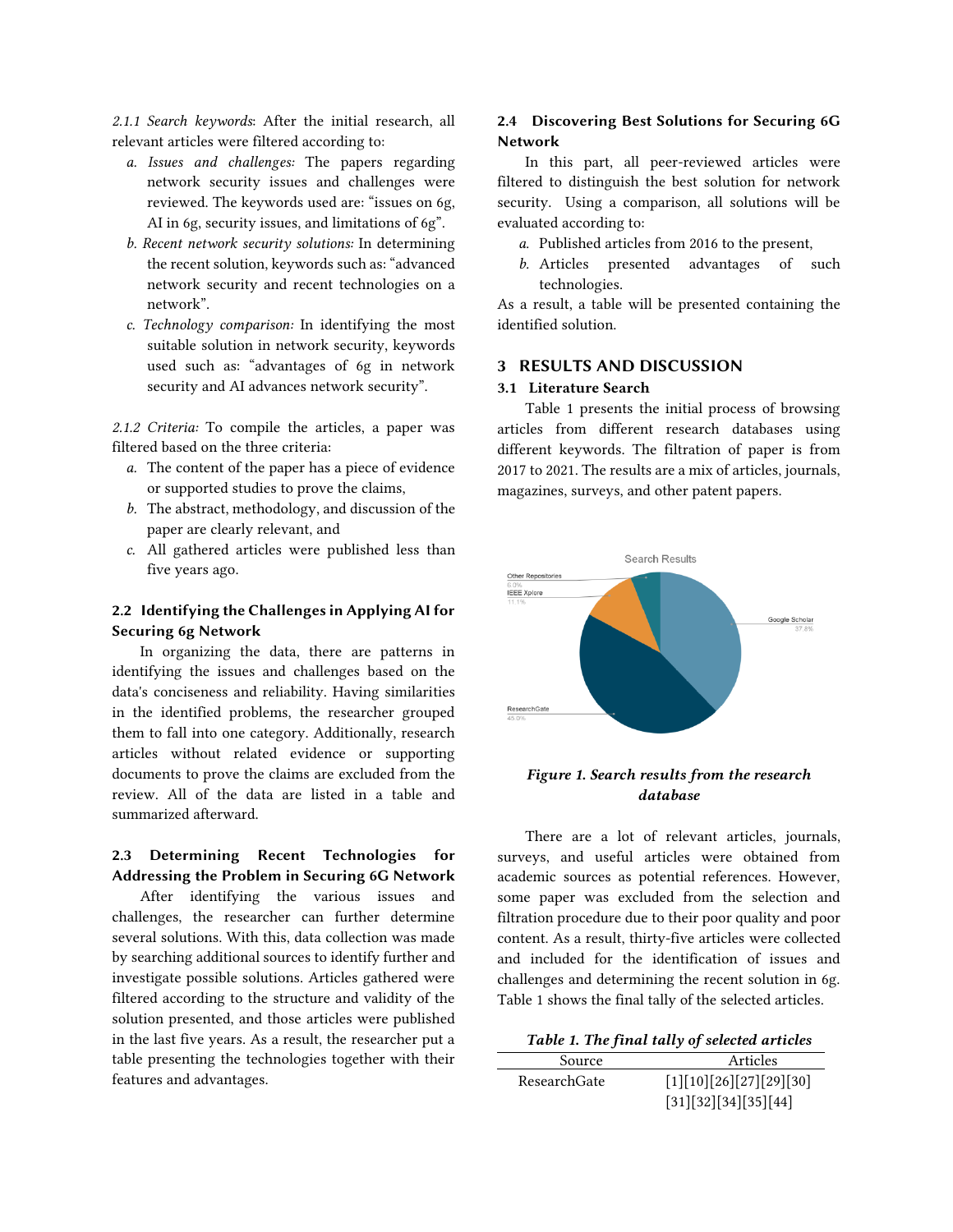|                           | [53][54]                 |
|---------------------------|--------------------------|
| Google Scholar            | [20][23][25][28][33][36] |
|                           | [37][38][46][52]         |
| <b>IEEE</b> Xplore        | [19][21][22][24][32][43] |
| <b>Other Repositories</b> | [14][15][16][40][41][49] |

# 3.2 Issues and Challenges Affecting AI and DLT in 6G Network Security

Despite the success of the 6G network, it may incur issues and challenges that affect the implementation of AI in 6G. To identify the issues and challenges there were twelve reliable articles collected to answer the first research question. Table 2 shows the summary of issues along with the articles.

#### *3.2.1. Higher energy efficiency*

Large mobile communication networks have become a source of energy consumption across the world. 6G networks will have ultra-high throughput, ultra-wide bandwidth, and ultra-large-scale ubiquitous wireless nodes in the future, posing a significant energy consumption concern [14]. Throughput can be considerably enhanced by increasing spectrum efficiency and spectrum bandwidth, but energy efficiency issues will become more important, requiring a reduction in energy consumption per bit. The general understanding of network sensors will result in energy consumption in two ways: first, a significant number of sensors will result in high overall energy consumption; second, how to provide energy for universal deployment conveniently and effectively will be a challenge. Furthermore, 6G networks will encounter power consumption issues in the future due to massive amounts of data processing power consumption and ultra-large-scale antenna processing power consumption in the intelligent connectivity scenario. Green energy-saving communication is especially critical in light of the forthcoming 6G network's massive energy consumption demand [19, 20].

## *3.2.2 Connection flexibility*

With the development of science and technology, communication nodes, particularly those related to the Internet of Things, will be spread out across a larger area. In order to accomplish the network's connection and interaction demands anytime and anywhere, a ubiquitous Internet of Things (IoT), a universal identification system, and universal networks will be required in the future [24]. The future communication

| <b>Issues and</b>                        | <b>Brief Description</b>                                                                                                                                                                                                                                                                                                 | <b>Article</b>       |
|------------------------------------------|--------------------------------------------------------------------------------------------------------------------------------------------------------------------------------------------------------------------------------------------------------------------------------------------------------------------------|----------------------|
| <b>Challenges</b>                        |                                                                                                                                                                                                                                                                                                                          |                      |
| Higher energy<br>consumption             | The quantity of energy<br>required to operate a<br>piece of electrical<br>equipment. This is in<br>contrast to the level of<br>performance, which is<br>measured by the output<br>of power.                                                                                                                              | $[14][19]$<br>[20]   |
| Connection<br>flexibility                | Connection flexibility in<br>networks refers to the<br>capacity to adjust<br>network resources, such<br>as flows or topology, to<br>changes in design<br>requirements. The<br>connection flexibility<br>serves as the foundation<br>for creating private data<br>networks and connects<br>businesses to the<br>internet. | $[21][24]$           |
| Spectrum<br>Allocation and<br>usage rule | Spectrum allocation is the<br>process of controlling the<br>usage of the<br>electromagnetic spectrum<br>and distributing it among<br>numerous and sometimes<br>conflicting groups and<br>interests.                                                                                                                      | $[25][32]$           |
| Molecular<br>communication               | The presence or absence<br>of a specific type of<br>molecule is used to<br>encode messages in<br>molecular<br>communications systems<br>digitally. The molecules<br>are transferred into<br>communication mediums<br>like air and water for<br>transmission.                                                             | $[15][22]$<br>$[31]$ |
| Interoperability<br>of protocols         | of<br>Interoperability<br>protocols is the capacity<br>of information systems to<br>work together, covering<br>communication protocols,<br>software<br>hardware,<br>applications,<br>data<br>and<br>compatibility layer.                                                                                                 | [16][35]             |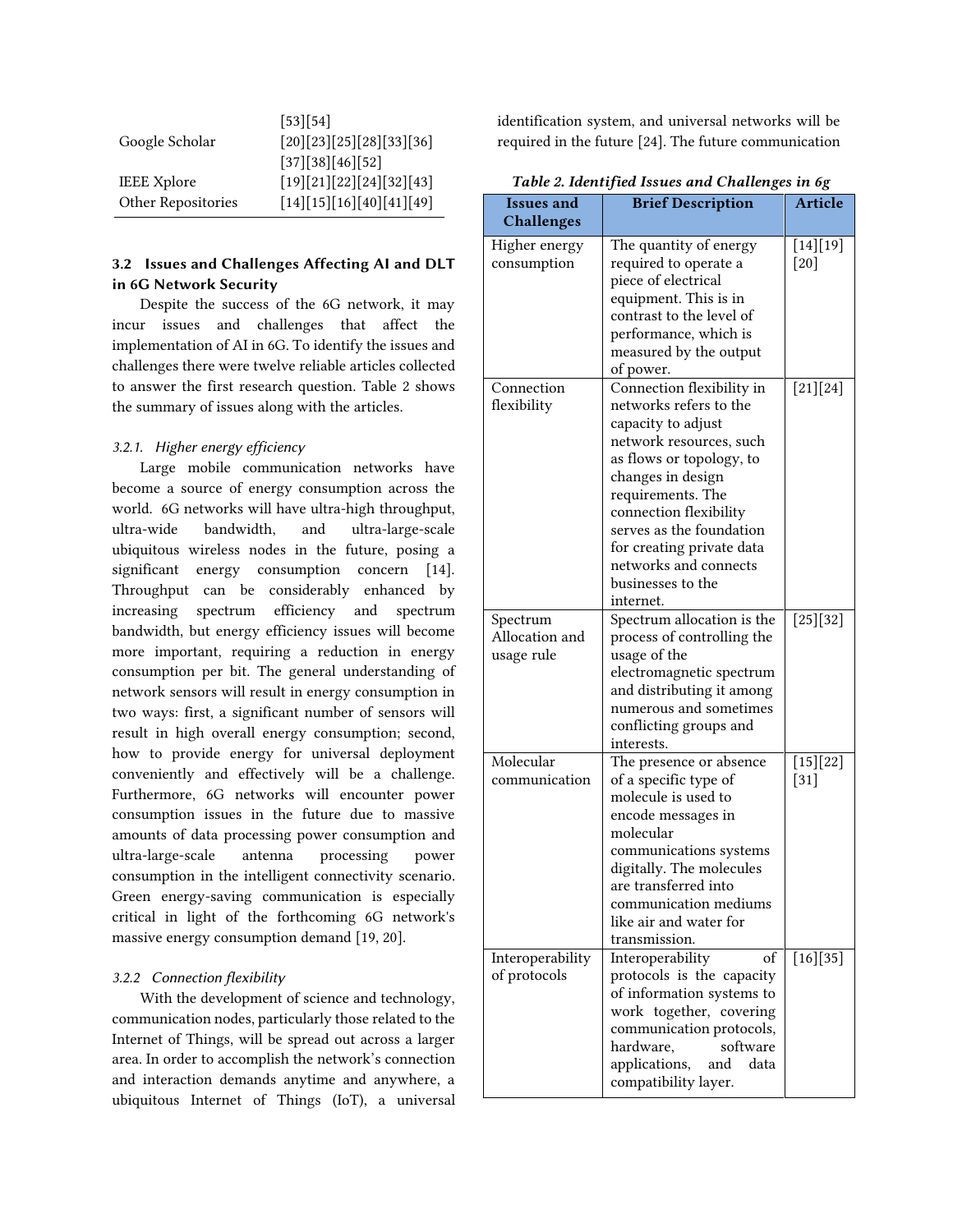network 6G's communication objective should be to allow everyone to engage with any relevant object for valuable information at any time and from any place [21].

### *3.2.3 Spectrum allocation and usage rule*

The development of 6G will encounter technological challenges and a slew of non-technical issues, including industrial complications, spectrum allocation, usage restrictions, and policies and regulations [25]. With such issues, 6G will penetrate all sectors of societal production and existence and be more tightly interwoven with other industries. As a result, mobile communication will no longer be limited to its industry but will need to collaborate with other companies and fields. However, some traditional businesses' fundamental behavior or benefits will create industry barriers to 6G's entry, either directly or indirectly [32].

Using the 6G terahertz band, for example, will require coordinated allocation from many governments and areas around the world. A consistent frequency range should be assigned as much as possible. Coordination with users in other sections of the spectrum, such as weather radar [25], must also be considered.

## *3.2.4 Molecular communication*

Security and privacy issues relating to communication, authentication, and encryption processes have already been discovered. However, Farsad et al. [22] claimed that an adversary may disrupt this form of a communication channel and that just a few research have ever evaluated the safety of molecular communication lines [15, 31].

Malicious behaviors and communication mechanisms are among the security and privacy concerns raised by VLC (visible light communication). Wang and his team also stated that an attacker must be in the line of sight of the victim in order to begin an attack on an ongoing VLC operation. This would obviously make it easier for attackers to be identified  $[15]$ 

#### *3.2.5 Interoperability of protocols*

Both non-terrestrial and terrestrial communication networks will be included in the 6G network. TCP/IP protocols are utilized in terrestrial communication networks but are incompatible with non-terrestrial communication networks, such as satellite communication [16]. Because of the long transmission latency, ultra-wide bandwidth, and greater bit error rate, TCP/IP protocols have a poorer efficiency. As a result, TCP/IP protocol changes are required to handle both non-terrestrial and terrestrial communication networks efficiently. Furthermore, both types of communication networks use different protocols. In that situation, protocol interoperability will be a concern [35].

## 3.3 Recent Solution for the Identified Problems of 6G Network Security

There are many recent popular areas for network security that can address the issue of 6G when applied in different technologies. As a result, these technologies are the most commonly used in 6G due to their effectiveness in various fields and it is expected to be merged with various sorts of slicing enabled by new technologies and paradigms. Therefore, Table 3 presents the two emerging technologies that provide better network security and provide efficiency in terms of handling parameters.

## 3.3.1 Distributed and Scalable AI/ML

6G envisions autonomous networks that perform Self-X (self-configuration, self-monitoring, selfhealing, and self-optimization) with minimal human involvement [44]. Ongoing specification efforts to integrate AI/ML as an integral component in future networks, such as AI/ML techniques with pervasive automation of network management operations, including security, are critical. Since AI/ML will be widely used in a distributed and large-scale system for a variety of applications, including network management, distributed AI/ML approaches are expected to enforce quick control and analytics on the massive amounts of data generated in 6G networks [1].

Additionally, AI function will be spatially pushed closer to the source of interest data for ultra-low latency, while ML functions will be distributed over the network to achieve performance advantages owing to optimized models and ensemble decisionmaking in 6G. Overcoming practical limits of some network parts such as computing inadequacies and sporadic connection, on the other hand, is still a work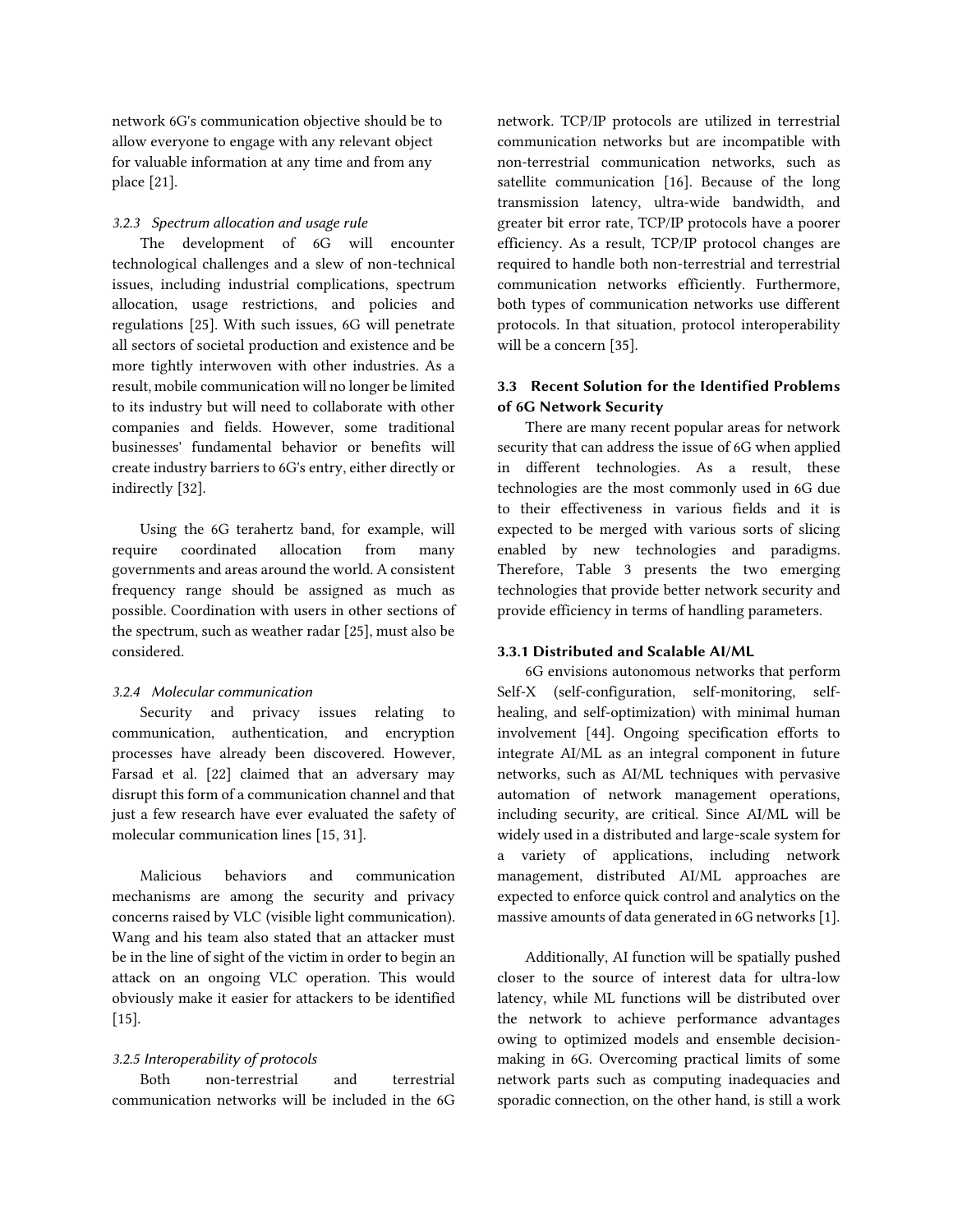in progress [38]. In 6G, distributed AI/ML may be employed for security at many stages of cybersecurity protection and defense. The value of AI/ML-driven cybersecurity is based on the benefits of autonomy, increased accuracy, and predictive capabilities for security analytics.

#### *3.3.1.1 Features AI/ML in 6G Network Security*

- *a. Distributed Intelligence –* One feature of AI is distributed intelligence. With AI, moving target defense strategies are a proactive solution that adds dynamicity to the network and makes AIenabled attackers' learning process more difficult [1].
- *b. Trusted computing enablers* The increasing reliance on AI/ML in future networks poses the basic question of whether ML components are trustworthy. When essential network services, such as security, are managed by AI, this becomes much more of a problem. Trusted computing enablers, formal verification approaches, and integrity checks are useful tools for this.
- *c. Network visibility* Visibility is essential for controllability and accountability. More than black-box operation, security specialists and monitoring demand transparent and coherent insight into AI-based schemes. One research challenge is how to keep track of securityrelated AI events in real-time.

## 3.3.2 Distributed Ledger Technology (DLT)

Blockchain has recently gotten a lot of attention as a distributed ledger technology (DLT) in the telecommunications business. Disintermediation, immutability, non-repudiation, evidence of provenance, integrity, and pseudonymity are all advantages of DLTs that are particularly significant for enabling different services on 6G networks with trust and security [40]. DLT and other data analytic technologies can be used to create new attack vectors [41]. Since data is the enabler of AI algorithms, it is critical to assure its integrity and provenance from reliable sources [43]. By enabling confidence in AIdriven systems in a multi-tenant/multi-domain environment, DLT offers the ability to guarantee the integrity of AI data via immutable records and distributed trust amongst multiple stakeholders.

Furthermore, most present 5G service models will need to be greatly modified in order to support the role of DLT/blockchain in meeting 6G objectives. For example, safe VNF administration, secure slice brokering, automated Security SLA management, scalable IoT PKI management, and secure roaming and offloading handling can all benefit from DLT [40]. Blockchain is also a promising choice for preserving privacy in content-centric 6G networks. The usage of a shared communication channel in blockchain may allow network participants to be identified by pseudo names rather than their real names or location information.

- *3.3.2.1 Features of DLT in 6G Network Security*
	- *a. Secured model and data resilience* During the learning and inference phases, models should be secure and resilient (e.g., against poisoning attacks). Blockchain [42] might be a solution for a distributed, transparent, and secure data exchange system.
	- *b. Enhanced Privacy* Different machine learning approaches such as neural networks, deep learning, and supervised learning may be used to safeguard data, images, location, and communication privacy (e.g., Android, intelligent vehicles, IoT).

## 3.4 Comparison of Recent Solution

This section discussed how AI and DLT addressed the issues using different components or proposed solutions which helps in implementing better network security.

#### *3.4.1 Higher energy efficiency*

6G will almost probably surpass 5G in energy efficiency, and additional energy-saving methods will be implemented [10]. The machine learning algorithms may learn about the wireless environment and choose the best configuration to get the desired results [47]. As stated by Alsharif, 6G will necessitate a comprehensive wireless communication approach that is both energy-efficient and cost-effective that will execute battery-free communications whenever and wherever feasible, with a communication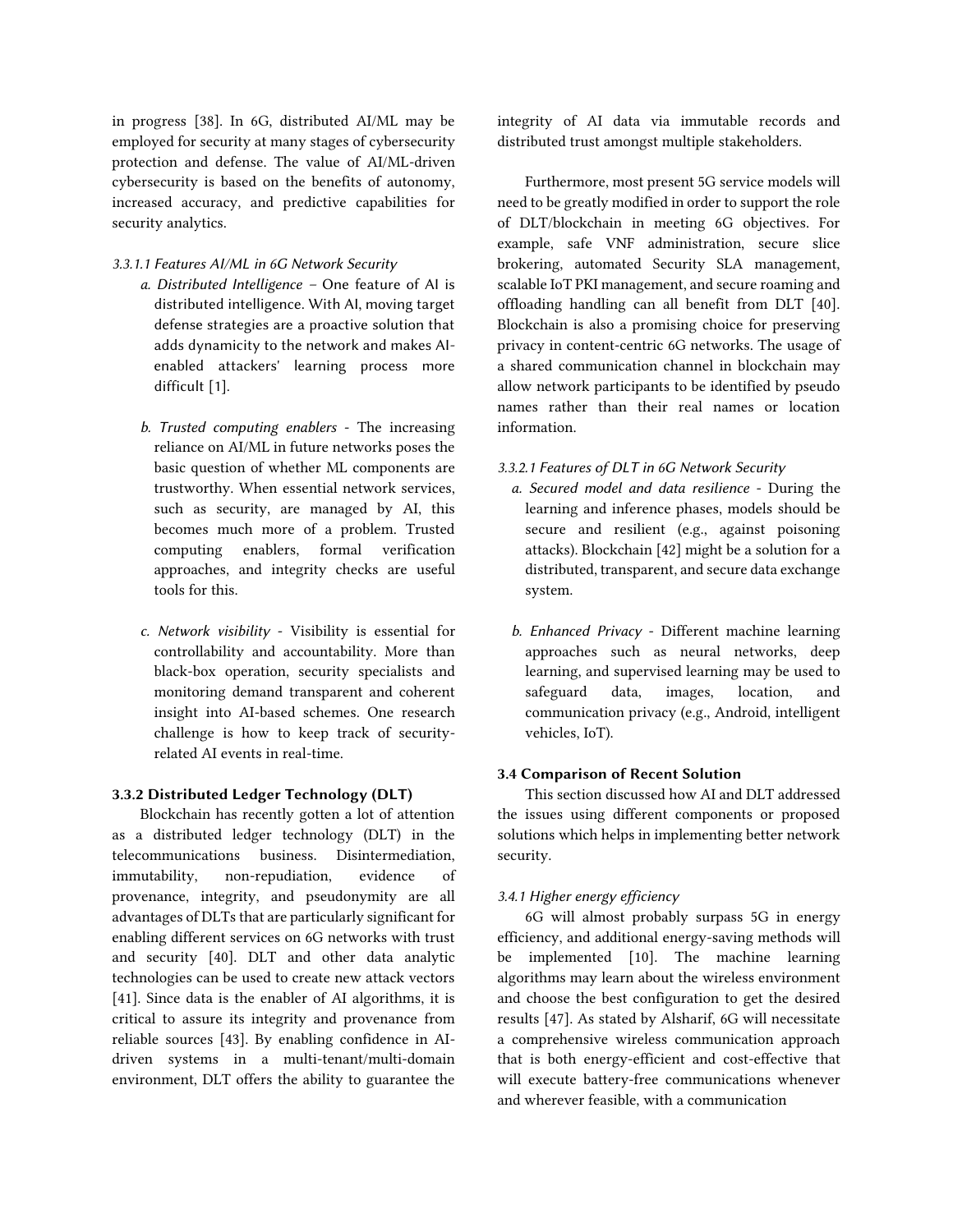|                               | Artificial Intelligence       | Distributed Ledger Technology            |  |
|-------------------------------|-------------------------------|------------------------------------------|--|
| <b>Issues and Challenges</b>  | <b>Proposed Solutions</b>     |                                          |  |
|                               | Energy-efficient wireless     | Energy harvesting techniques [54]        |  |
| High energy consumption       | communication [10]            | 6G-driven multimedia data structure [53] |  |
| <b>Connection flexibility</b> | Big communications [10]       |                                          |  |
| Spectrum allocation and usage | Beamforming [46]              | THz band [52]                            |  |
| rule                          | Spectrum sharing [48][53]     |                                          |  |
| Molecular communication       | Terahertz frequencies [15,46] |                                          |  |
| Interoperability of protocols | TCP spoofing [49]             |                                          |  |

## *Table 4. Components Used for AI and DLT*

efficiency of 1 pico-joule per bit [10]. Apart from directing beam communication using MIMO antenna arrays, 6G communication provides the advantages of high-power THz-waves, allowing devices to deliver power beams in a specific direction. Moreover, in DLT, by using a 6G-driven multimedia data structure technique, the simultaneously enhances QoS and energy consumption in 6G-based smart automation systems [53][54]. Also, energy harvesting approaches for utilizing renewable energy resources would be extremely beneficial in the development of green 6G-IoT systems.

#### *3.4.2 Connection flexibility*

6G design envisions linked intelligence and employs artificial intelligence at many levels of the network structure [8]. The multi-connectivity of a device in a mesh network allows numerous base stations to analyze a device's activity using AI classification algorithms and jointly decide the authenticity using weighted average approaches as in. [1].

Both AI and DLT use Big Communication (BigCom) [19] in 6G. Since BigCom provides extensive coverage of urban and remote areas by maintaining resource balance, BigCom allows subscribers to communicate with one another with a high data rate speed. Due to the unconventional technologies adopted by 6G communication systems, it will include operational and environmental aspects and the services of the networks [10].

## *3.4.3 Spectrum allocation & usage rule*

According to Routray & Mohanty, the multipleinput and multiple-output (MIMO) allow excellent approaches to enhance spectral efficiency in 6G by using beamforming which is improved by advanced

signal processing and prominent modulation constellations [46]. In DLT, Zhao et al. stated that the THz band would be utilized in the context of 6G-based to improve spectral efficiency and transmission rates, particularly in ultra-dense heterogeneous networks with millions of users [52].

Another approach is the spectrum sharing applied in AI and DLT. Spectrum sharing can help 6G applications to meet high data rate needs since the data rate is directly related to available bandwidth [48][53].

### *3.4.4 Molecular communication*

Intelligent radio is supported by both molecular communication and THz technology. Molecular communication technology is linked to authentication, encryption, and communication security and privacy concerns with THz technology [15]. Other components used are distributed artificial intelligence and intelligent radio intersect with blockchain technology and quantum communication [46].

## *3.4.5 Interoperability of protocols*

Non-terrestrial systems include a terrestrial terminal, an aerial/space station that functions similarly to a terrestrial base station, a service link connecting the terrestrial terminal and the aerial/space station, and (a gateway that connects the non-terrestrial access network to the terrestrial access network. TCP spoofing is employed for Fast TCP fullbuffer capacity. TCP multiplexing increases performance by dividing TCP sessions into numerous data flows [49]. The blockchain and distributed ledger technologies are generally safe as the last applications of the 6G network, although they may still be the target of malicious action [15].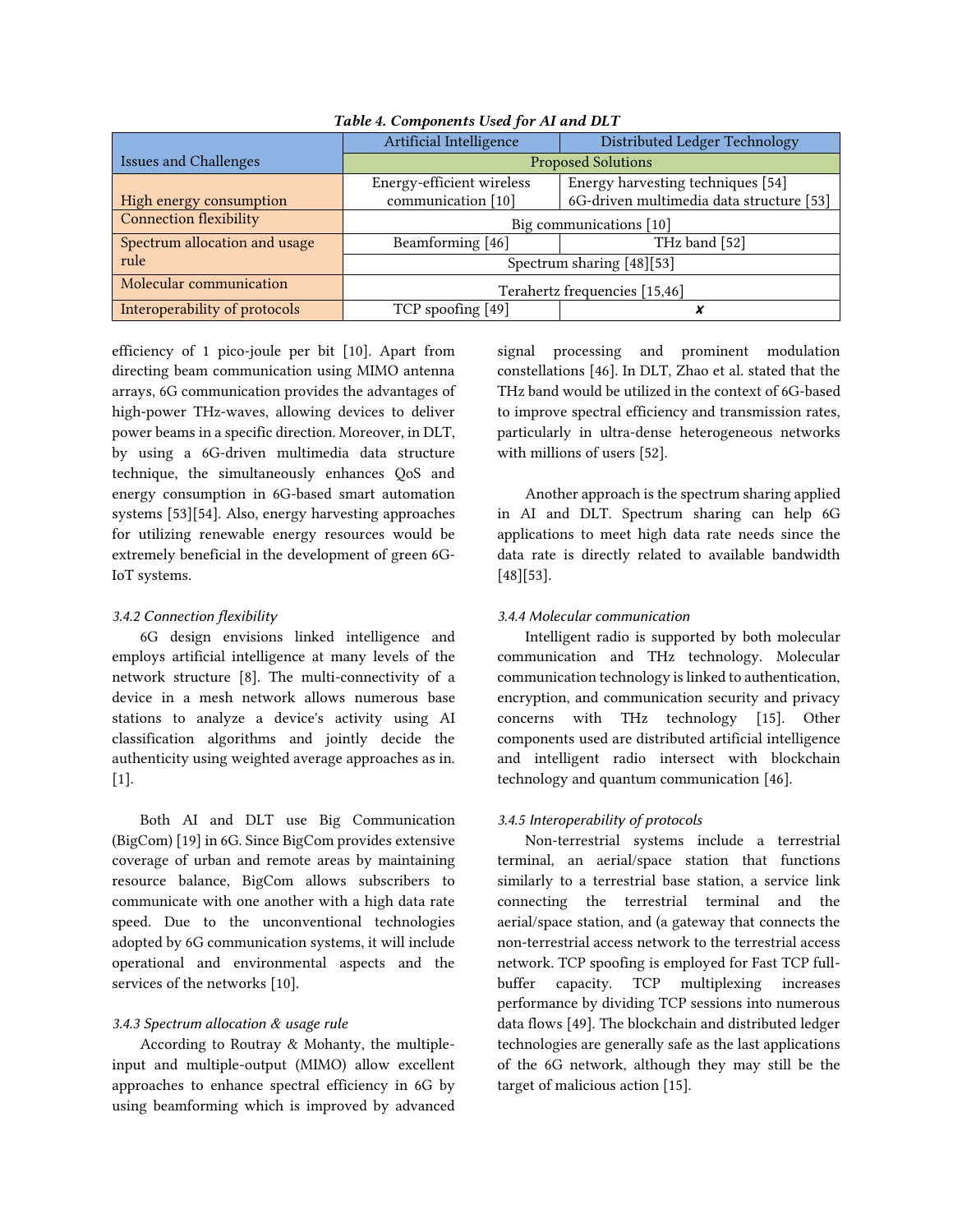## 4 CONCLUSION

Most network security faces different challenges where they have difficulty integrating various technologies to address the issues. This paper reviews issues and challenges in 6G network security when applied in AI and DLT. Specifically, this paper identifies the five issues in implementing recent technologies such as higher energy efficiency, connection flexibility, tactile challenges, spectrum allocation and usage rule, molecular communication, and interoperability of protocols.

Moreover, there have been many solutions to address the issues mentioned above. Recently, emerging technologies such as AI/ML and Distributed Ledger Technology seem to be the most viable solution in addressing network issues in 6G. AI/ML will be spatially pushed closer to the source of interest data for ultra-low latency, while ML functions will be distributed over the network to achieve performance advantages owing to optimized models and ensemble decision-making in 6G. Overcoming the practical limits of some network parts is still a work in progress. On the other hand, immutability, non-repudiation, evidence of provenance, integrity, and pseudonymity are advantages of DLTs that are particularly significant for enabling different services on 6G networks with trust and security.

Given the problems and solutions, a comparison of technologies was also identified to prove which technology is most suitable in 6G network security. Results show that AI/ML algorithms can be leveraged to learn the wireless environment and derive the appropriate configuration from achieving common objectives, while the DLT has still issues in solving some other areas and advanced research is needed.

## 5 FUTURE DIRECTION

Since AI is the leading technology in the 6G network, further research would still be beneficial to improve and upgrade the technology. 6G network should also consider the 6G cloud computing addressed by centralized data centers accessed via the leading network. Massive numbers of storage and processing devices near the network's edge, some of which are owned and installed by end-users, but the majority by service providers. This means that cloud services are pushed out from the network's core to the

network's edge, resulting in lower latency. Therefore, issues and challenges on cloud computing must be addressed and more research to avoid these problems in the future.

#### REFERENCES

- [1] Porambage, P., Gur, Gurkan, Osorio, P., Liyanage, Madhusanka, Gurtov, A. & Yliattila, M. 2021. The Roadmap to 6G Security and Privacy. *In IEEE Open Journal of the Communications Society.*
- [2] Chen, H., Tu, K., Li, J., Tang, S., Li, T. & Qing, Z. 2020. 6G Wireless Communications: Security Technologies and Research Challenges. *In the 2020 International Conference on Urban Engineering and Management Science (ICUEMS)*
- [3] Jinsong, M. & Yamin, M. 2020. 5G Network and Security. *In 2020 7th International Conference on Computing for Sustainable Global Development.*
- [4] Ortiz, J., Sendra. S., Ameigeiras, P. &, and Soler, J. 2018. Integration of LoRaWAN and 4G/5G for the Industrial Internet of Things. *IEEE Communications Magazine. 56. 60-67.*
- [5] Haibo Yi. 2021. Improving security of 5G networks with multiplicative masking method for LDPC codes.
- [6] Zhang, H., Li, R., Wang, J., Dai, S., Zhang, G., Chen, Y., Luo, H., & Wang, J. 2018. Parity-Check Polar Coding for 5G and Beyond. *IEEE International Conference on Communications, Kansas City, USA. ICC.*
- [7] Sun, Y., Liu, J., Wang, J., Cao, Y., & Kato, N. 2020. When Machine Learning Meets Privacy in 6G: A Survey.
- [8] K. B. Letaief, W. Chen, Y. Shi, J. Zhang, and Y. A. Zhang. 2019. The roadmap to 6G: AI-empowered wireless networks.
- [9] Qingmin Yuan & Xin Tan. 2021. Research on Application of Artificial Intelligence in Network Security Defense.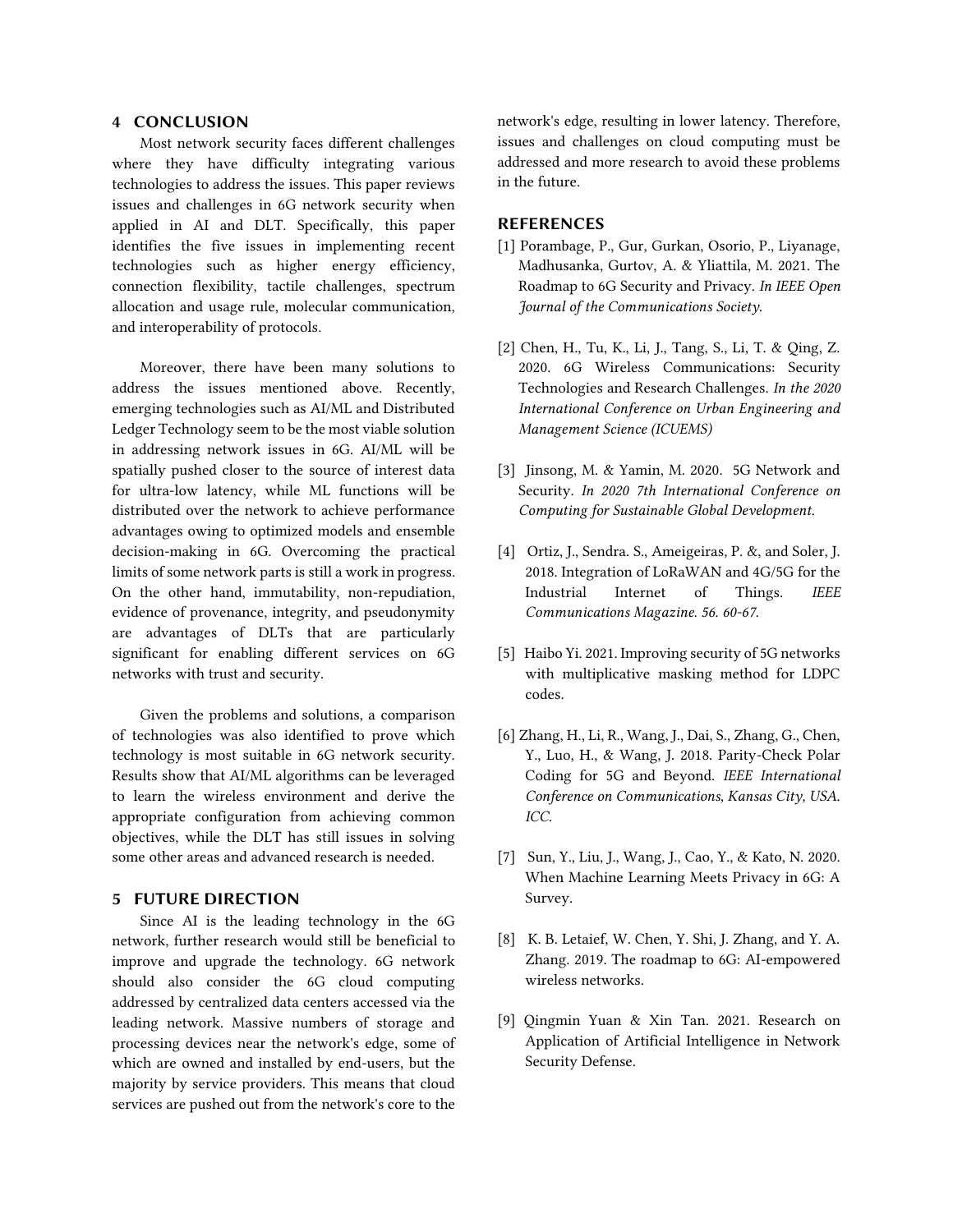- [10] Alsharif, M., Hilary, A., Albreem, M., Chaudhry, S., Zia, M., & Kim, S. 2020. Sixth Generation (6G) Wireless Networks: Vision, Research Activities, Challenges and Potential Solutions.
- [11] Fitzek, F. H. and Seeling, P. 2020. Why we should not talk about 6g. arXiv preprint arXiv: 2003.02079, 2020.
- [12] Yang, Helin et.al. 2019. Artificial Intelligence-Enabled Intelligent 6G Networks.
- [13] Tara S., Deval B., Aiman E., Raj J., & Mohammed S. 2019. Machine Learning for Anomaly Detection and Categorization in Multi-cloud Environments. *In 2017 IEEE 4th International Conference on Cyber Security and Cloud Computing.*
- [14] Lu, Y. & Zheng, X. 2020. 6G: A survey on technologies, scenarios, challenges, and the related issues. *In Journal of Industrial Information Integration 19. Elsevier Inc.*
- [15]Wang, M., Zhu, T., Zhang, T., Zhang, J., Yu, Shui & Zhou, W. 2020. Security and privacy in 6G networks: New areas and new challenges. *In Digital Communications and Networks 6, 281-291. Elsevier Inc.*
- [16]Nayak, S & Patgiri, R. 2020. 6G Communication: Envisioning the Key Issues and Challenges. arXiv preprint. arXiv:2020.04024
- [17]Nawaz, F., Ibrahim, J., Junaid, M., Kousar, S. & Parveen, T. 2020. A Review of Vision and Challenges of 6G Technology. *International Journal of Advanced Computer Science and Applications (Vol. 11, No. 2).*
- [18] Mahmoud, H., Amer, A. & Ismail, T. 2021. 6G: A comprehensive survey on technologies, applications, challenges, and research problems. <https://doi.org/10.1002/ett.4233>
- [19]Chowdhury, M., Shahjalal, M. Hasan, M. & Jang, Y. 2019. The role of optical wireless communication technologies in 5G/6G and IoT solutions: prospects, directions, and challenges. Appl. Sci. (Vol. 9, No. 20).
- [20]Z. Zhang, et al., 2019. 6G wireless networks: vision, requirements, architecture, and key technologies. IEEE Vehicular Technology Magazine. (Vol. 14, No.3, p 28–41). IEEE
- [21] S. Zhang, J. Liu, H. Guo, M. Qi, N. Kato, Envisioning device-to-device communications in 6G.
- [22]N. Farsad, H.B. Yilmaz, A. Eckford, C.-B. Chae, W. Guo. 2016. A comprehensive survey of recent advancements in molecular communication. *In IEEE Commun. Surv. Tutorials 18 (3) 1887–1919.*
- [23] S. Dang, O. Amin, B. Shihada, M.S. Alouini. 2020. What should 6G be?
- [24]. Gui, M. Liu, F. Tang, N. Kato, F. Adachi, 6G: opening new horizons for integration of comfort, security and intelligence, IEEE Wireless Commun (2020).
- [25] P. Yang, Y. Xiao, M. Xiao, S. Li. 6G wireless communications: vision and potential techniques.
- [26] Huang, C., Hu, S., Alexandropoulos, G.C., Zappone, A., Yuen, C., Zhang, R., & Debbah, M. 2019. Holographic MIMO surfaces for 6G wireless networks: opportunities, challenges, and trends. arXiv preprint arXiv:1911.12296.
- [27]N. Kato, B. Mao, F. Tang, Y. Kawamoto, J. Liu. 2020. Ten challenges in advancing machine learning technologies toward 6G. *In IEEE Wireless Communication.*
- [28] M. Katz, P. Pirinen, H. Posti. 2019. Towards 6G: getting ready for the next decade, In *2019 16th International Symposium on Wireless Communication Systems (ISWCS), IEEE, 2019, pp. 714–718.*
- [29] L. Yan, C. Han, J. Yuan. 2020. Hybrid precoding for 6G terahertz communications: performance evaluation and open problems. *In 2nd 6G Wireless Summit (6G SUMMIT)*
- [30] Y. Yuan, Y. Zhao, B. Zong, S. Parolari. 2020. Potential key technologies for 6G mobile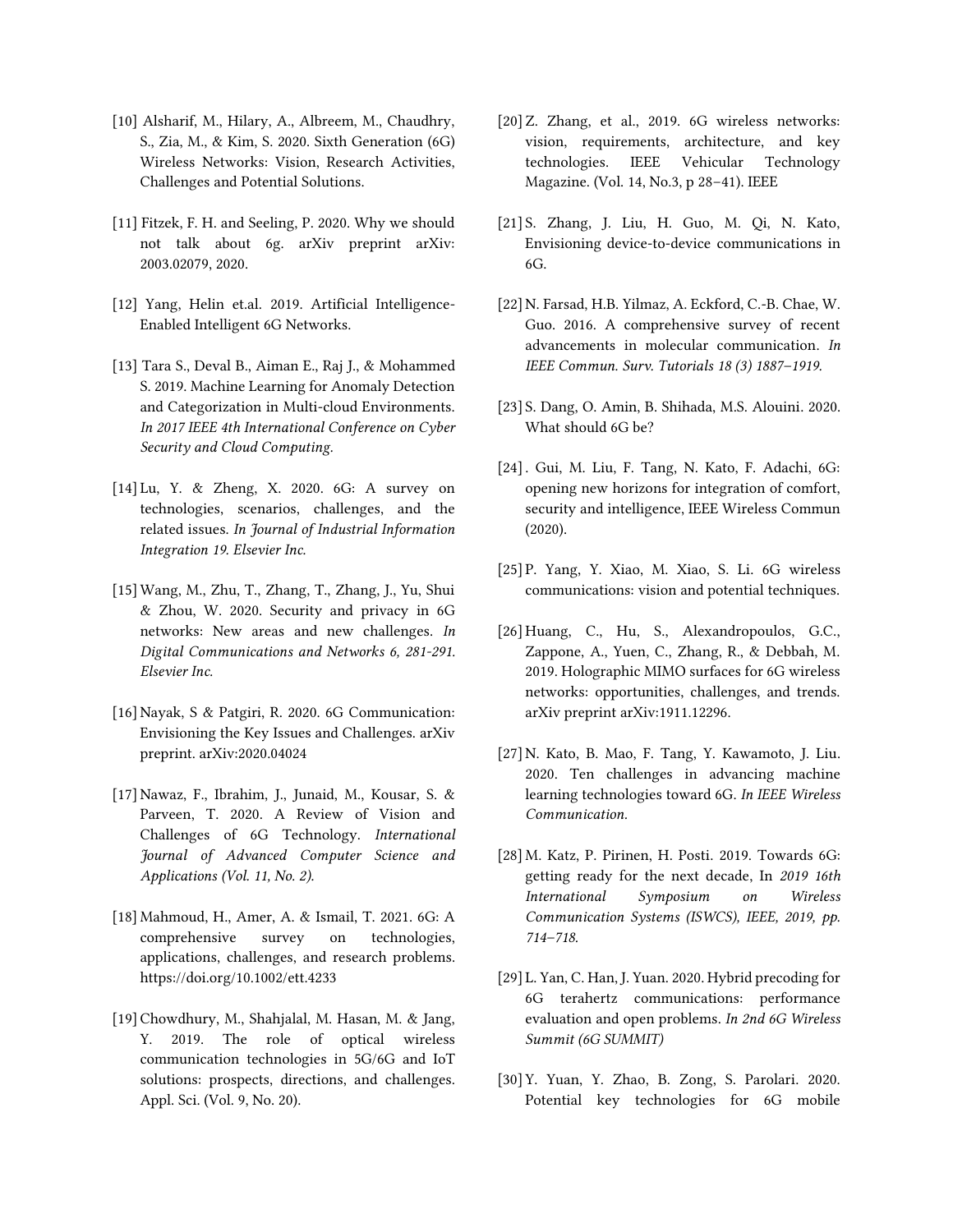communications. Sci. China Inf. Sci. 63 (2020) 1– 19.

- [31]W. Saad, M. Bennis, M. Chen, A vision of 6G wireless systems: applications, trends, technologies, and open research problems.
- [32] D. Szabo, A. Gulyas, F.H. Fitzek, D.E. Lucani, 2015. Towards the tactile internet: decreasing communication latency with network coding and software defined networking. *In Proceedings of European Wireless 2015; 21th European Wireless Conference, VDE, 2015, pp. 1–6.*
- [33] T. Hong, C. Liu, M. Kadoch. 2019. Machine learning based antenna design for physical layer security in ambient backscatter communications, Wireless Commun. Mobile Computer.
- [34] S.J. Nawaz, S.K. Sharma, S. Wyne, M.N. Patwary, M. Asaduzzaman. 2019. Quantum machine learning for 6g communication networks: stateof-the-art and vision for the future.
- [35] S. Chen, Y. Liang, S. Sun, S. Kang, W. Cheng, and M. Peng. 2020. Vision, requirements, and technology trend of 6g: How to tackle the challenges of system coverage, capacity, user data-rate and movement speed.
- [36] M. Simsek, A. Aijaz, M. Dohler, J. Sachs, and G. Fettweis. 2016. 5G-enabled tactile internet. In IEEE Journal on Selected Areas in Communications. (Vol. 34, No. 3, pp. 460–473).
- [37]Kim, K. S., Kim, D. K., Chae, C. B., Choi, S., Ko, Y. C., Kim, J., & Lee, K. 2018. Ultrareliable and lowlatency communication techniques for tactile internet services. Proceedings of the IEEE, 107(2), 376-393.
- [38] Plastiras, M. Terzi, C. Kyrkou, and T. Theocharidcs. 2018. Edge intelli-gence: Challenges and opportunities of near-sensor machine learning ap-plications. *In 2018 IEEE 29th International Conference on Application-specific Systems, Architectures and Processors*.
- [39] ENISA. 2020. Artificial intelligence cybersecurity challenges. ENISA, Tech.Rep.
- [40] Hewa, G. G ur, A. Kalla, M. Ylianttila, A. Bracken, and M. Liyanage. 2020. The role of blockchain in 6G: Challenges, opportunities and research directions. *In 2020 2nd 6G Wireless Summit. IEEE, 2020*
- [41] Nayak and R. Patgiri. 2020. 6G Communication Technology: A Vision on intelligent Healthcare. arXiv e-prints, p. arXiv:2005.07532.
- [42]W. Li, Z. Su, R. Li, K. Zhang, and Y. Wang. 2020. Blockchain-based datasecurity for artificial intelligence applications in 6G networks. IEEE Network. (Vol. 34, No. 6, pp. 31–37).
- [43] H. Kim, J. Park, M. Bennis, and S.-L. Kim. 2018. On-device federated learning via blockchain and its latency analysis. arXiv preprintarXiv:1808.03949, 2018.
- [44] Zhang and D. Zhu. 2020. Towards artificial intelligence-enabled 6G: State of the art, challenges, and opportunities. Computer Networks, 183, p. 107556.
- [45] Hewa, T., Gur, G., Kalla, A., Ylianttila, M., Bracken, A., & Liyanage, M. (2020). The Role of Blockchain in 6G: Challenges, Opportunities and Research Directions. *In 2020 2nd 6G Wireless Summit.* doi:10.1109/6gsummit49458.2020.90
- [46] Sudhir K. Routray & Sasmita Mohanty. 2020. Why Do We Need 6G? Main Motivation and Driving Forces of Sixth Generation Mobile Communication Networks. *In Revista de Sistemas de Informação da FSMA.*
- [47] Shunliang Zhang & Dali Zhu. 2020. Towards artificial intelligence enabled 6G: State of the art, challenges, and opportunities.
- [48] Ali Hussain Khan, Naveed UL Hassan, Chau Yuen, Jun Zhao, Dusit Niyato, Yan Zhang and H. Vincent Poor. 2021. Blockchain and 6G: The Future of Secure and Ubiquitous Communication.